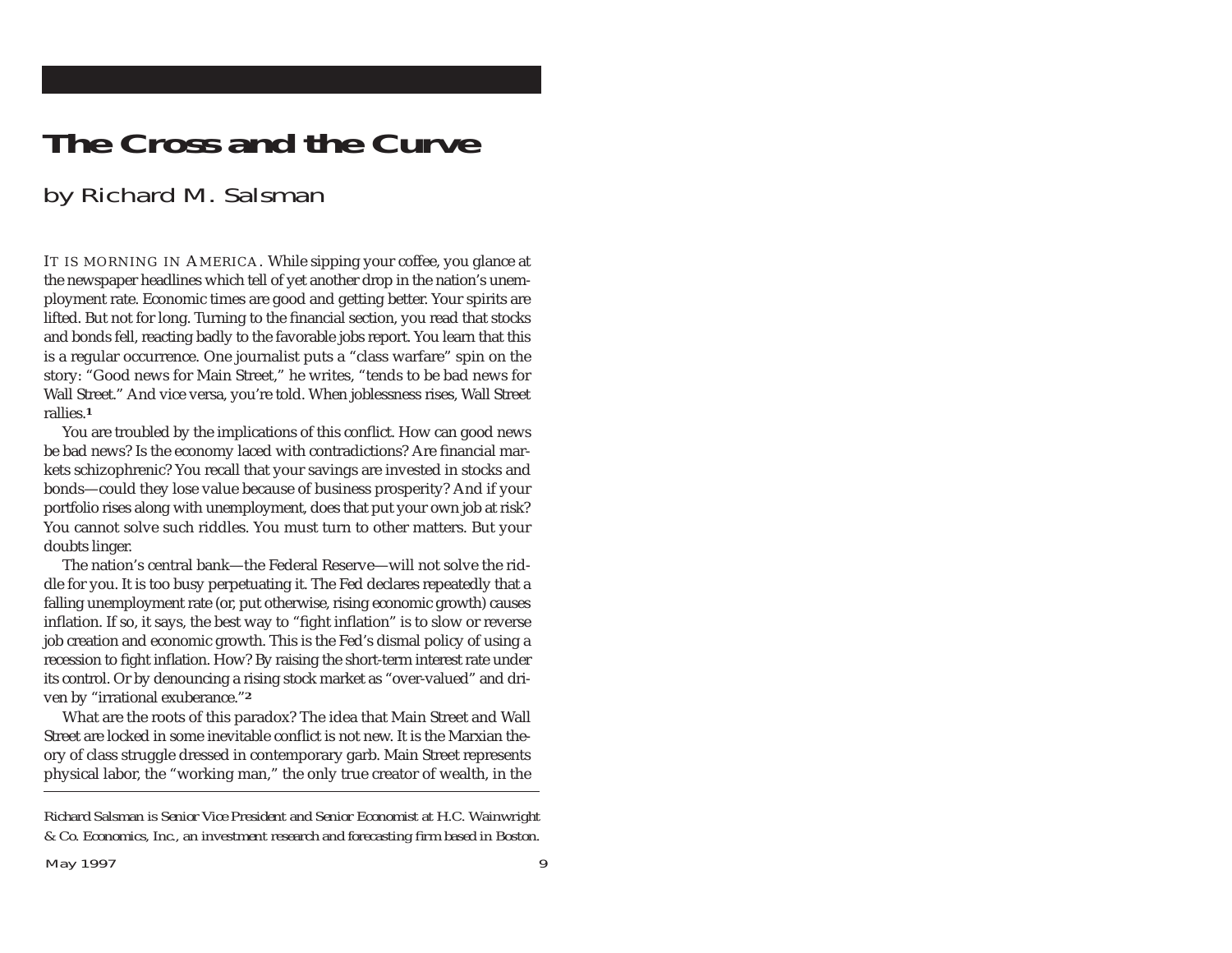Marxian view. Wall Street symbolizes capital, the parasite which profits by exploiting labor, by expropriating its effort. These antagonists wage a battle over profits. According to Marx, capital can temporarily win such battles, preserving profits and keeping wages down by maintaining a "reserve army of the unemployed." Labor tries to wrest occasional wage gains. But the capitalists, as monopolists, can pay for such wage hikes simply by raising prices. Thus the class struggle creates a trade-off between unemployment and inflation.

How did such premises come to influence today's Fed? The very origins of central banking are Marxist. In 1848, the *Communist Manifesto* called for a "centralization of credit" in the hands of the state. A few decades later, Marxism influenced the Progressive and Populist movements in America, which sought to adopt European-style statism, including central banking. These groups agitated against the gold standard. They were inflationists, then called "silverites," who claimed that stable money (gold) was incompatible with prosperity and the well-being of workers. In a famous speech at the Democratic Party convention of 1896, populist William Jennings Bryan condemned the Republicans for defending the gold standard against inflationists. For Bryan, the fight over money's value was "a struggle between the idle holders of idle capital and the struggling masses who produce the wealth and pay the taxes of the country." As for the Republicans, he said, "we will answer their demand for a gold standard by saying to them: You shall not press down upon the brow of labor this crown of thorns, you shall not crucify mankind upon a cross of gold."**<sup>3</sup>**

The Republicans won both the gold debate and the presidency in 1896, but the tide was turning. Progressives and Populists blamed falling prices and the occasional "money panics" (caused by onerous banking laws) on the "monied interests." They demanded a government monopoly of an "elastic currency." Thus the Federal Reserve was formed in 1913. Two decades later its "elastic" monetary manipulations contributed to a stock market crash, a nationwide banking collapse, and the Great Depression. Statist monetary reformers blamed private bankers and the gold standard and granted the Fed still wider powers.**<sup>4</sup>**

The growing dominance of Keynesian theories in the 1930s fostered still more active manipulations of money by central banks. Keynes resuscitated the pre-Classical, statist doctrines of Mercantilism. Widespread unemployment during the Great Depression was attributed to "overproduction" or "underconsumption." Business was faulted for being "too productive," for producing more than could be purchased by underpaid laborers. There was "insufficient demand," according to Keynes. But demand could be boosted by government. How? By deficit spending and inflation. Keynes echoed the Mercantilists by reversing economic causality: He believed the creation of more money, the effect, could stimulate the creation of more wealth, the cause. Prosperity was now possible, said the Keynesians, because it was unobstructed by stable money.

The total adoption of Keynesian policies in this century has caused growth rates in output, productivity, and real wages to fall well below those achieved in the 19th Century. Much of the blame for this stagnation lies with the Keynesian theory of inflation known as the "Phillips curve." The curve represents a union of Marxist and Mercantilist myths. In the four decades since its introduction, it has been used by central banks worldwide to justify both inflationary and recessionary policies—the twin enemies of economic prosperity.

Understanding the theory behind the Phillips curve helps solve the riddles in today's headlines.

A.W. Phillips (1914–1975) was trained in Keynesian precepts at the London School of Economics in the late 1940s and began lecturing there in 1950. His doctoral thesis described the economy as a machine with hydraulic levers, ably manipulated by the Bank of England. In 1958 he published an article claiming a long-term, inverse relationship between unemployment and wage growth in Britain.**<sup>5</sup>** That is, when the unemployment rate was low, wages seemed to rise quickly; when unemployment was high, wage growth seemed to slow. Phillips and subsequent interpreters surmised that a low unemployment rate induces companies to bid up the wages of those in the smaller pool of jobless labor, and thus emboldens these workers to demand higher wages. They further insisted that higher wages caused higher prices—a process dubbed "cost-push" inflation. Inflation fell only when joblessness rose. The curve codified the Marxian precept that an economy can favor labor (Main Street) or capital (Wall Street), but not both.

Initial reaction to Phillips' article was skeptical. "Old school" economists were right to doubt that inflation could be caused by higher wage demands, unaccompanied by excessive creation of money. Phillips' method was also suspect. He used different samples for unemployment and wages and recorded standard wage rates posted by unions, not wages actually paid. Unions were then a minor part of the work force and their excessive wage demands hardly mirrored the national labor market. A low unemployment rate nationally could easily coincide with high wage rates asked by unions, without assuming one caused the other. Even sympathizers of Phillips' work could not verify it.**<sup>6</sup>** A few economists dismissed it outright as statistical gimmickry.

But Keynesians, enamored with the premises underlying the curve, kept it alive and began presenting it to students as if it were a law of nature. Figure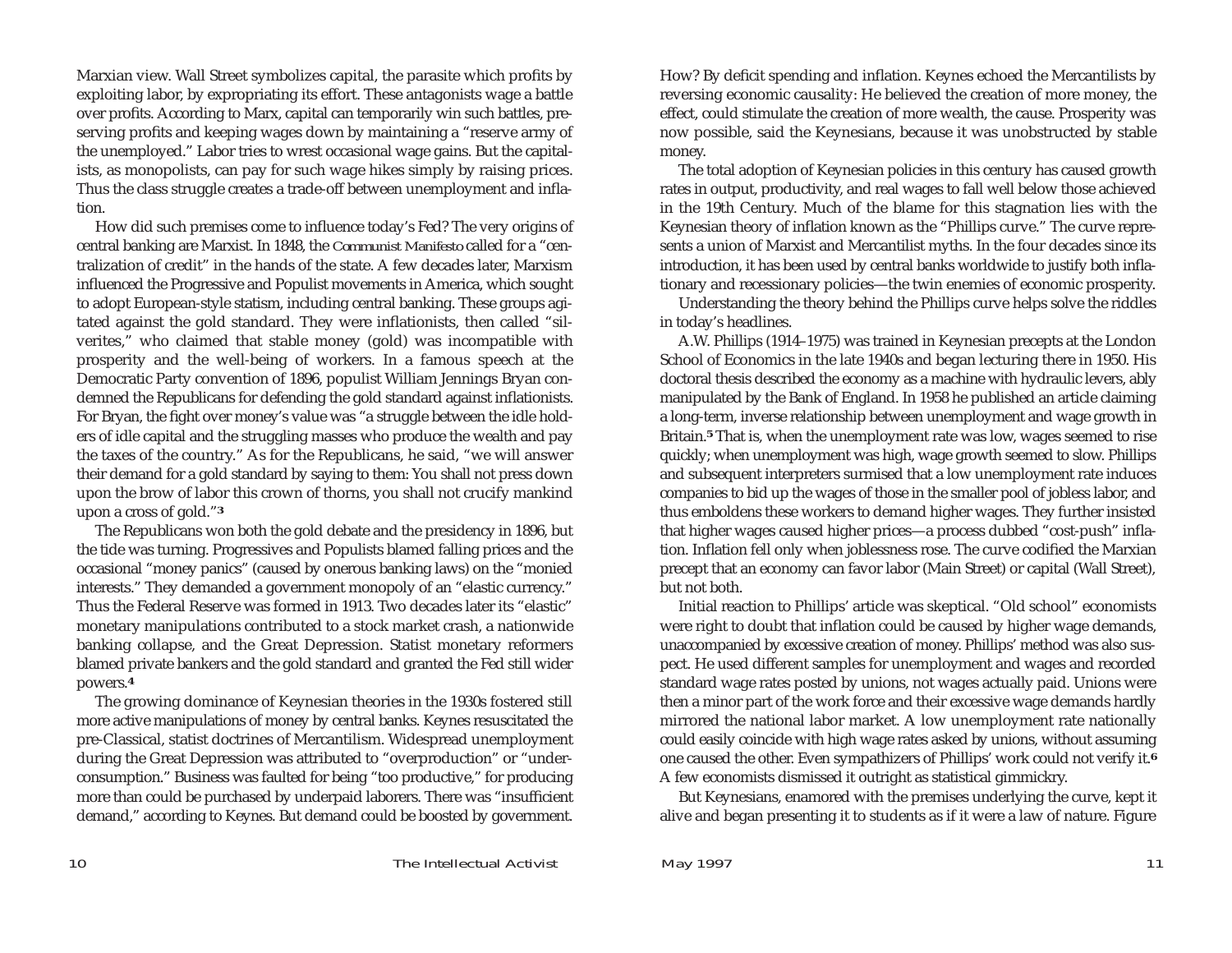1 is a typical textbook illustration. The downward-sloping curve depicts the alleged inverse pattern of unemployment and inflation. At the extremes, there are only two possibilities. "A" couples a low unemployment rate with a high inflation rate (measured as the change in a consumer price index); alterna tively, "B" exhibits a high unemployment rate coupled with low inflation. The area near "A' is the "pro-growth" combination, said to favor Main Street, while that near "B" is the "anti-inflationary" combination favoring Wall Street. The disturbing implication is that an economy cannot enjoy "C" (low inflation and low unemployment). Supposedly, neither can it suffer near "D," where high inflation accompanies high unemployment. The curve took on added importance when two professors at MIT, one a

Marxist (Robert Solow), the other a Keynesian (Paul Samuelson) argued that government could actively exploit the Phillips "relationship."**<sup>7</sup>** That is, gov ernment could influence the outcome of the "conflict" between labor and cap ital. The curve was said to offer a "menu of choices."**<sup>8</sup>** To lower unemployment ("stimulate the economy") planners could purposely inflate the money supply. Alternatively, to fight inflation they could purposely slow the economy and create unemployment. Even today Keynesians refer to the "sacrifice ratio" when discussing details of this alleged trade-off.**<sup>9</sup>** They could sacrifice sound money for the sake of jobs or sacrifice jobs for the sake of sound money. Since



Keynesians sympathized with labor unions, they began to push for the first option—for jobs to be "created" through a policy of inflation. "Instead of being on a Gold Standard," two Keynesians crowed in 1959, "we are now on a Labor Standard."**<sup>10</sup>**

Active attempts by government planners to manipulate the curve began in the early 1960s. Keynesian advisors to JFK adopted a policy of favoring labor by urging the Fed to issue excessive amounts of money and thus to "print jobs." Inflation (reflected in consumer prices) began to accelerate, from an average of only 1.4% per annum under Eisenhower, to over 4% in the late 1960s. The unemployment rate fell during the decade, from 5.5% of the labor force to 3.5%. The curve seemed substantiated. In actual fact, the Vietnam War was slowing youth participation in the civilian labor force, making unemployment artificially lower. Still, Keynesians were giddy about the prospect of ordering the economy from their "menu."

Then, in the late 1960s, inflation and unemployment rose together (toward "D" in Figure 1). The combination, considered impossible under the curve, was called "stagflation" (economic stagnation together with inflation). Instead of rejecting the curve, Keynesians blamed stagflation on labor unions and greedy businessmen. They urged planners to press down upon the brow of labor and business a crown of thorns known as wage and price controls.**<sup>11</sup>** Nixon obliged them, from 1971 to 1974—yet stagflation persisted. In 1973, Samuelson pled ignorance, saying it was "the single most important problem not yet solvable by modern economic science."**<sup>12</sup>** In the recessions of 1974–75 and 1981–82, stagflation worsened. Prices increased by 13% while unemployment reached 10%. Yet Keynesians said the curve was still operative; it had simply "drifted" upward due to "inertial inflation," inflation which allegedly continues merely because people expect it to. They insisted that markets create inflation, while government creates jobs. The Phillips curve permitted the statists to blame inflation on its victims (markets) rather than on its perpetrator (government).

Some economists who claim to oppose Keynesian economics, such as Milton Friedman, have tried to defend the idea of a "floating" Phillips curve (depicted in Figure 2).**<sup>13</sup>** The economy is said to begin on curve #1 (at "E," where unemployment is 6% and inflation is 1%). It then drifts upward to curves #2 and #3. Why? At first, workers are fooled by the new inflation. Prices rise faster than wages, lowering the real wage, which in turn widens profit margins and induces business to boost its hiring ("F," where inflation has risen to 4% and unemployment has fallen to 4.5%). But wage-earners will not remain fooled for long. They discover that their wages do not buy what they used to (real wages fell); they demand higher money wages. The unem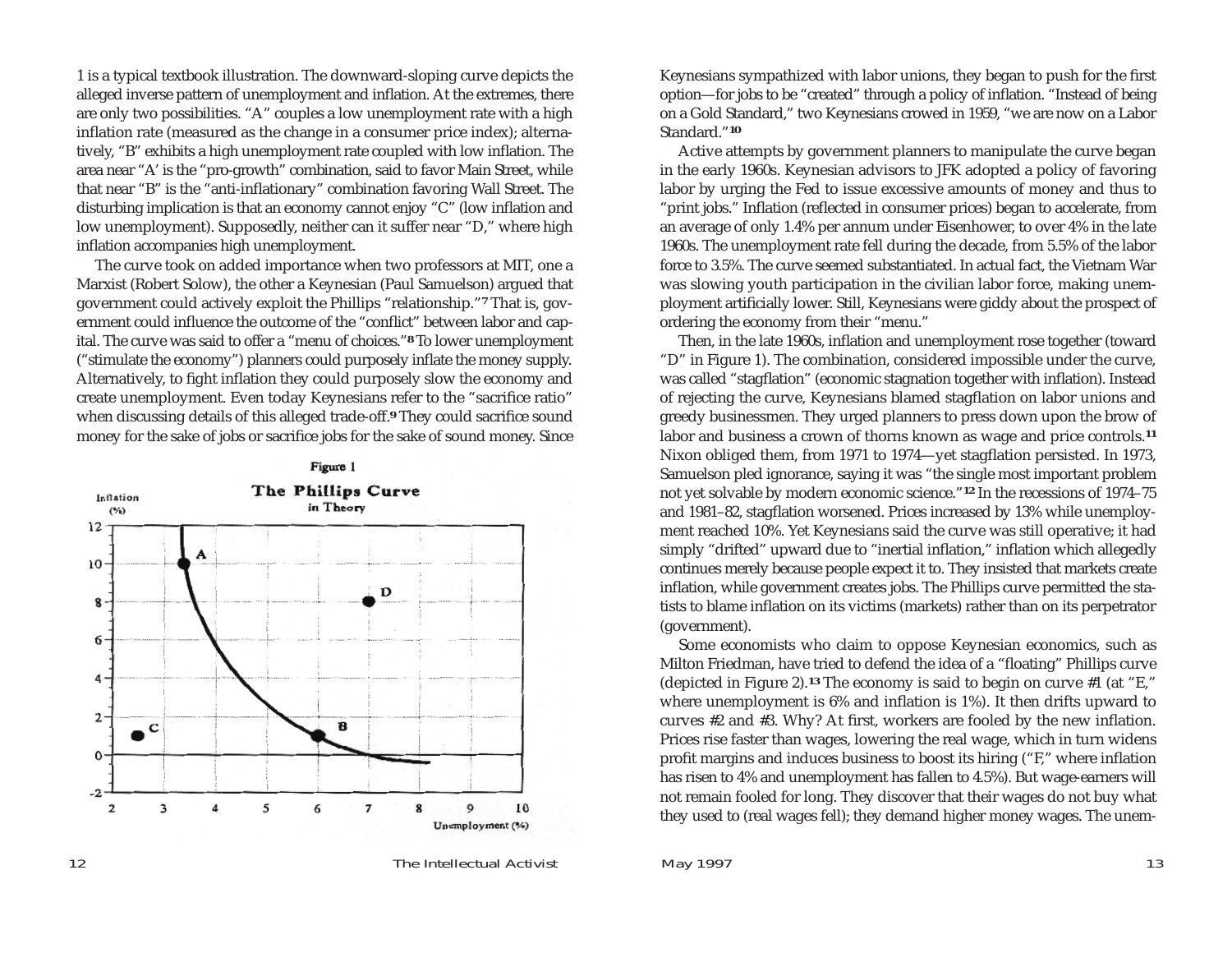ployment rate rises again, but now at a higher rate of inflation ("G"). The curve is said to "work," but only in the short run, when wage earners are deceived, and it can keep "working" only if they are deceived randomly or subjected to accelerating inflation (hyperinflation). Only in the long run, says Friedman, does inflation lose its power to create jobs (the long-run "curve" is vertical).

These criticisms contain kernels of truth, but they do not refute the curve or its premises at root. To say a trade-off "works," albeit temporarily, still implies that it exists. Keynesians are not deterred by such objections. They deflect the "criticism" that their curve really exists, only in the short run, by arguing for a central bank that is secretive and "eclectic" (i.e., arbitrary) about its short-run policies, so as to maximize the inflationary deception imposed on wage earners. And as inflationists the Keynesians welcome the implication that hyperinflation, while not a boon to jobs in the long run, at least will not destroy them, a claim that simply defies history.

Most economists today believe in a "short-run" Phillips curve. They speak of <sup>a</sup>"natural" rate of unemployment, termed the "non-accelerating inflation rate of unemployment" ("NAIRU," see Figure 2). When the unemployment rate lies above this estimated NAIRU, they say inflation will fall; when it lies below, inflation will rise. Aside from its arbitrariness, the NAIRU turns out to be no



more stable than the Phillips curve. It was estimated to be 5% in the 1960s, then 7% in the 1970s. In the 1980s the unemployment rate fell, even below 7%, alongside a declining inflation rate. Again, this defied NAIRU; but instead of rejecting it, in the early 1990s economists re-estimated it to be 6%. The unemployment rate has fallen every year since 1992, and it fell below 6% over two years ago (today it is 5.2%) with no rise in inflation rates. Wedded to the curve and to NAIRU, most economists simply cannot believe recent US performance or low-inflation growth.**<sup>14</sup>** The Fed also expects a low jobless rate to accelerate inflation. That is why it raised interest rates recently: to slow the economy and "pre-empt" inflation.

A deadly corollary of the Phillips curve is the notion, which is now enshrined in Fed policy, that the economy has some natural "speed limit" beyond which it cannot grow without "overheating." Keynesians calculate this "limit" by adding the growth rate of the labor force to the growth in output per laborer (productivity). This maximum rate of growth is allegedly 2.5% per annum. Thus, if the economy is seen growing beyond this rate (as it has been for the past few years), it is projected to cause inflation and hence to warrant a speeding ticket by the cops at the Fed. In the 19th Century, America grew about 5% per annum—twice today's rate—or a doubling in

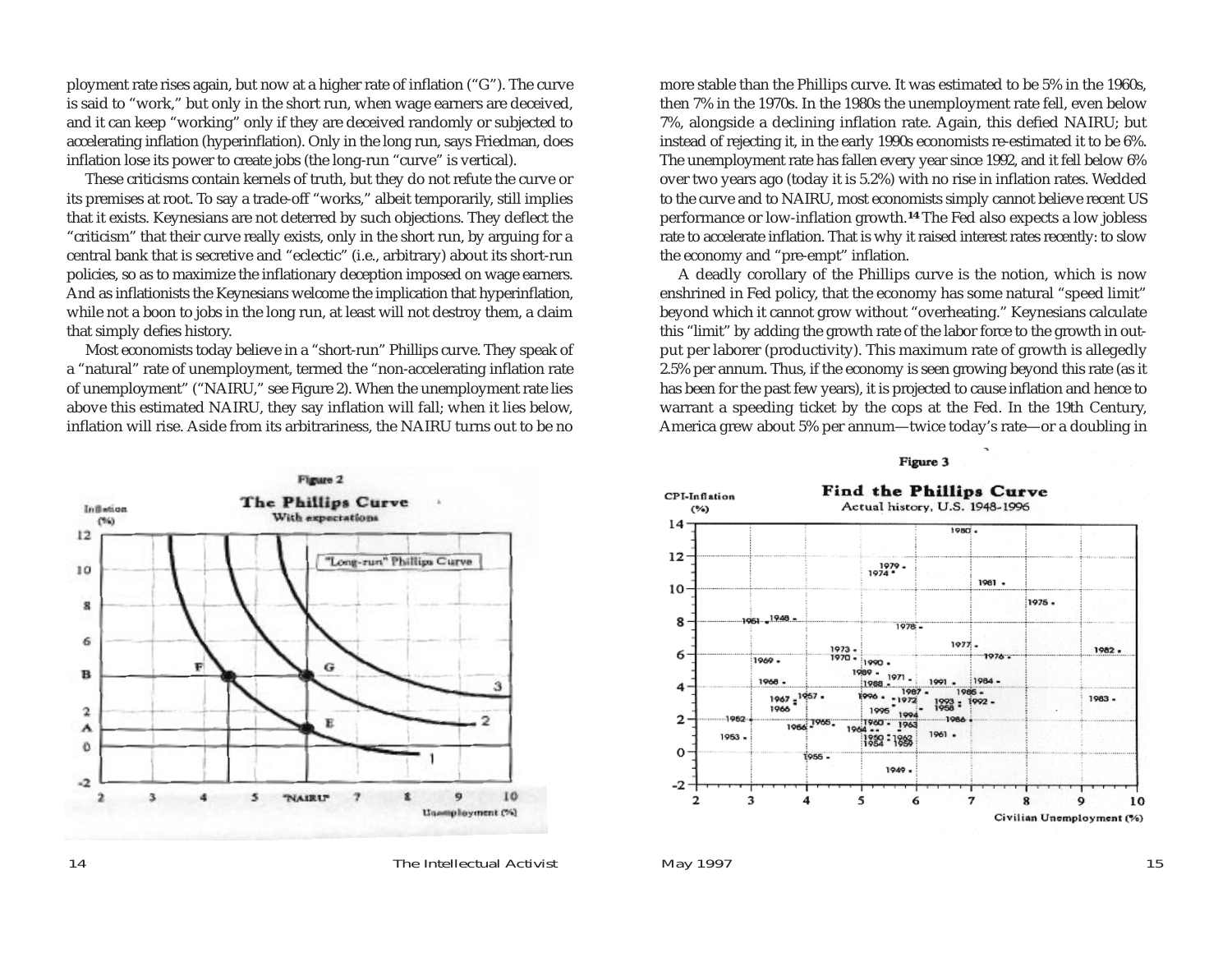living standards *every* generation. Today's growth limit means such a doubling must take two generations. This absurd policy of ensuring economic stagnation is even codified into law, in the Humphrey-Hawkins Act of 1978.

How do these theories correspond to the facts? Those wishing to locate a Phillips curve in the actual data of the post-war US may try their hand at Figure 3. There is no obvious pattern, let alone a textbook curve. And there exist such "impossible" combinations as high inflation with high unemployment (the "stagflation" of the late 1970s and early 1980s) and low inflation with low unemployment (the low-inflation growth of the 1950s and early 1960s). No arbitrary rationalizations can make a Phillips curve appear.

There is no curve because paper money is not wealth, jobs cannot be printed, inflation is not a "wage-push" phenomenon, and unemployment does not result from stable money. For those baffled by today's Keynesian confusions, it pays to recall the true nature of inflation, interest rates, and unemployment—and how they influence financial markets.

Inflation is a decline in the purchasing power of money caused by an excess of its supply relative to demand. The excess is caused by central banks, which issue paper money undefined by any objective standard, with the primary aim of financing government debt. Inflation is reflected in higher prices paid for goods and services. A free-market banking system does not generate inflation because it operates on a gold standard; it defines the monetary unit of account (the dollar) objectively, as a specific weight of gold. The last quarter century has exhibited unprecedented world-wide inflation precisely because, since 1971, no currency has retained any link to gold.

Headlines aside, inflation is not caused by hiring workers or producing goods. All else equal, a greater supply of goods lowers prices. For this reason, there is no such thing as "cost-push" inflation caused by higher wage demands (or by any other cost). Any worker who demands more than the market-clearing wage only dooms himself to unemployment. If firms are forced to pay above-market wages due to pro-union laws, unemployment is merely shifted to non-unionized workers. If wages rise generally, firms are able to pay such wages only because they spend less on other factors (in which case there is no general rise in prices) or because excess money is created. In either case, the fact remains that the only cause of inflation is excessive money creation, not excessive wage demands.

Economic growth does not cause inflation—and neither does inflation spur economic growth. In fact, inflation undermines economic growth by, among other ways, raising interest rates.

Consider the role of interest rates in the production process. Interest rates are the prices paid (as a borrower) or received (as a lender or investor) when people exchange goods available in the present for goods available in the future. Interest rates balance the supply (savings) and demand (investment) for wealth. Normally a man prefers present goods to future goods, because he must sustain his life now if he is to have a future. But a society whose members are relatively more future-oriented—i.e., more civilized and more conceptual—saves more of its present goods, invests more in future goods, and grows more quickly. It experiences lower interest rates, by virtue of the lower discount it places on obtaining future goods versus present goods. A society whose members are more present-oriented—i.e., less civilized and less conceptual—saves and invests relatively less, grows more slowly, and experiences higher interest rates, reflecting the higher discount it places on future goods versus present goods.

Inflation raises interest rates. One obvious way is that lenders demand compensation for being repaid in cheaper money. Borrowers willingly pay higher rates for the same reason. Thus, higher interest rates do not "fight inflation" they reflect it. That is why interest rates are much higher when paper, not gold, is the prevailing money.

At the deepest level, however, inflation raises interest rates because it compels people to live short-range. The faster money loses its value, the more preoccupied people become to rid themselves of it. For the same reasons, inflation also distorts price signals and makes it difficult to plan long-range. It raises the cost of capital and increases risk, thereby scuttling investment projects. This is why, historically, higher interest rates have accompanied slower rates of economic growth.

What about Friedman's "critique" of the Phillips curve which says that it works (i.e., that inflation creates jobs), but only in the short run? Inflation cannot stimulate genuine production under any time horizon, any more than a "mind-expanding" drug can stimulate one's power to reason. From the time it is injected into an economy, inflation diverts resources from productive uses to less productive or unproductive uses. New jobs, seeming to result from an initial inflationary deception, are gained only at the expense of real, productive jobs that would have been created elsewhere. But inflation is worse than a zero-sum game; it destroys an economy's efficiency, productivity, and job-creating capacity. Inflation is a stealth tax, a form of robbery, not a job-making machine or stimulus to output.

Because a monetary unit with stable purchasing power fosters saving, investment, and long-range planning, sound money is no impediment to job creation. Thus, in a free society, unemployment is a status chosen voluntarily, usually reflecting the desire for leisure or the temporary process of searching for a new job. A statist society, on the other hand, with its favored labor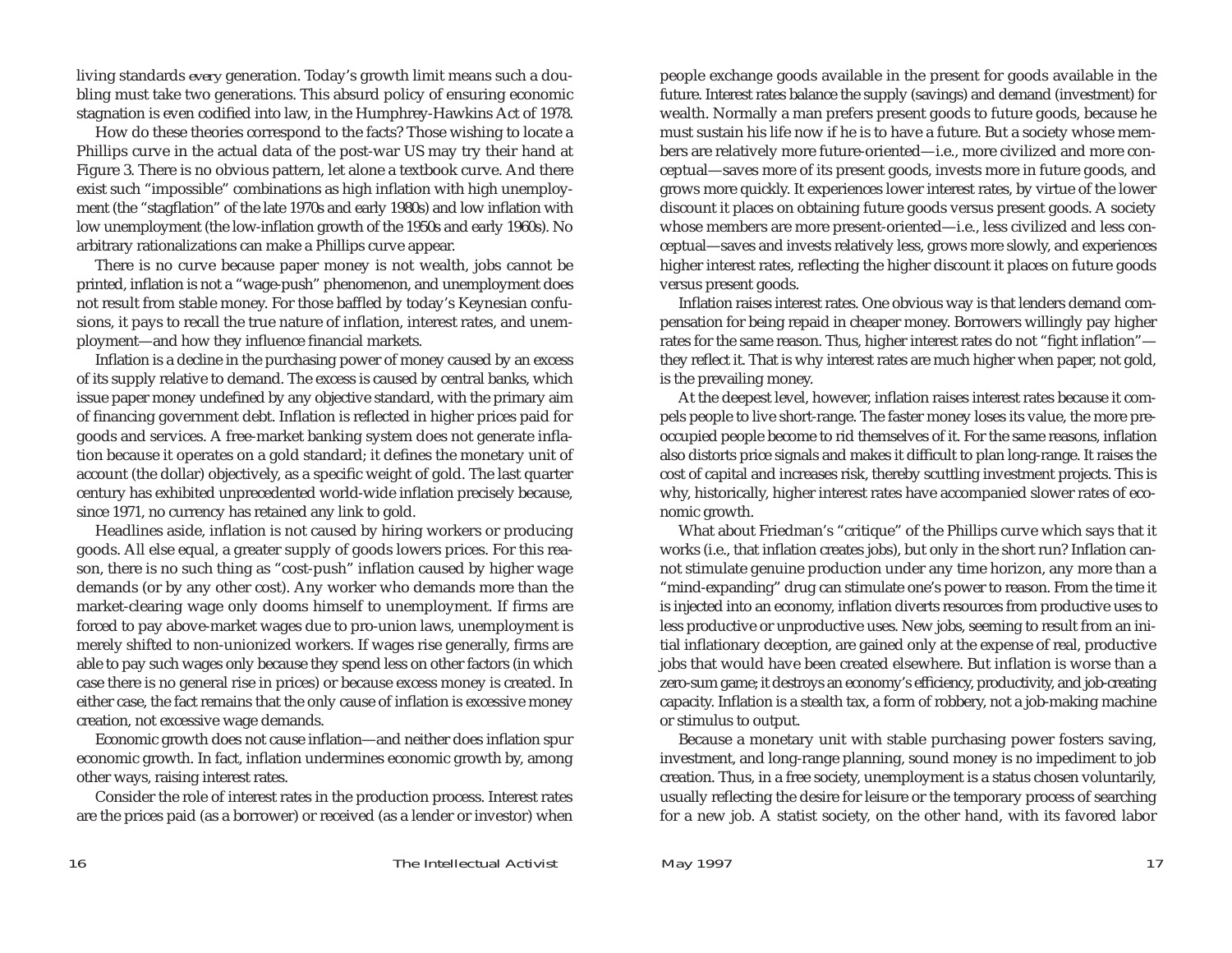unions, occupational licensing rules, minimum wage laws, and unemployment insurance, makes work illegal for those who wish to work and subsidizes greater and more prolonged joblessness. Unemployment above negligible levels is the result of monetary manipulations or of wage demands that are kept above market-clearing levels by statist means.

So much for Main Street. How about Wall Street? Stocks and bonds are a legal claim to the future dividends and interest payments of productive and profitable enterprises. Thus, a growing economy (higher dividend payments) and lower interest rates (at which future payments are discounted) tend to raise the market value of such assets. There is nothing "irrational" about paying for such prosperity with higher stock market valuations. There is no inherent conflict between the performance of an economy and that of the financial assets which are claims upon it.

Why, then, do financial markets react so badly to good news? If prosperity is seen as inflationary, as the Phillips curve implies, and the Fed then raises interest rates, the result will be a slowing of future growth and falling financial markets. Such was the result when the Fed raised rates prior to the recessions of 1981–82 and 1990–91, again in 1994, and recently. Markets are not irrational when they react badly to good news; they react rationally to an irrational Fed policy.

In the absence of Fed interevention, however, no such reaction would occur. Consider the evidence of history. The 19th Century, largely characterized by free banking and the gold-coin standard, provides substantial evidence that non-inflationary economic prosperity and job creation are possible. The gold standard brought gently falling prices but imposed no brake on prosperity. Costs fell along with selling prices, so profit margins—the main spur to production—were sustained. As a result, growth in output, jobs, productivity, and real wages was rapid. Living standards skyrocketed. Significantly, the few episodes of low-inflation growth experienced in the post-war US came when the dollar retained some tenuous link to gold (under the Bretton Woods goldexchange standard, 1948–71). Episodes of "stagflation" came in the decade after that link was broken. The low-inflation prosperity seen since 1991, though not as favorable as that of the 1950s, reflects a relatively stable gold price, which itself suggests confidence in the dollar. But in the absence of a formal gold standard, with a free banking system committed to maintaining it, inflation remains a threat. Central banking is the source of that threat. That is why interest rates are twice as high, and growth rates half as fast, as in the 1950s.

Unfortunately, among modern economists, only the supply-siders and the New Classical economists reject the Phillips curve entirely,**<sup>15</sup>** arguing that wage earners form forward-looking "rational expectations" about government policy, acting swiftly to adjust their wages and work effort to reflect inflation. These economists advise central banks to forswear policy deception and eclecticism in favor of fixed rules, such as the gold standard.**<sup>16</sup>** The implementation of supply-side policies in the 1980s showed that the jobless rate and inflation rate could decline together.

But the influence of such policies has faded. Deeper premises always prevail. Despite overwhelming evidence against the curve, it persists because it is fully in accord with statism and its underlying premise of class warfare. That is why the Fed, a statist organ, believes in the curve (albeit in its short-run version)<sup>17</sup>; why it alternates absurdly between attempts to "create jobs" through inflation and to "fight inflation" through stagnation; why it treats good news as bad news and pits Main Street against Wall Street.

More fundamentally, the curve persists because it fits with today's predominant philosophic ideal. By its nature it codifies *sacrifice,* whether by crucifying the beneficiaries of sound money for the alleged sake of prosperity, or by crucifying the beneficiaries of a prosperous, job-creating economy for the alleged sake of sound money.

In place of the alleged "cross of gold" the Phillips curve substitutes a "sacrifice ratio." In place of monetary objectivity it invites the arbitrary and subjective feelings of Fed officials. In place of solid prosperity it brings prolonged economic stagnation.

If you hear any variant of the claim that "good news is bad news," remind yourself that contradictions pertain only to a man's thinking, not to reality itself. The thinking behind the Phillips curve is false; its proponents are pernicious; its consequences are destructive of our prosperity. Only an objective monetary system—consisting of free banking and the gold standard**<sup>18</sup>**—can deliver America from such evil.

## **REFERENCES**

**<sup>1</sup>**For two typical accounts, see Louis Uchitelle, "Growth of Jobs May Be a Casualty in Inflation Fight," *New York Times,* April 24, 1994, p. A1; and Sylvia Nasar, "Why Wall St. Investors Cheer as the U.S. Economy Slows," *New York Times,* February 25, 1995, p. D1. **<sup>2</sup>**"Fed Chief on 'Irrational Exuberance,'" *Investor's Business Daily,* December 9, 1996, p. A2. **<sup>3</sup>***A Documentary History of American Economic Policy Since 1789,* Edited by William Letwin (Doubleday & Co., 1961, pp. 255–256). **<sup>4</sup>**Richard M. Salsman, "The Gold Standard: Scapegoat for the Great Depression," *The Intellectual Activist,* January 1995. **<sup>5</sup>**A.W. Phillips, "The Relation Between Unemployment and the Rate of Change of Money Wage Rates in the United Kingdom, 1861–1957," *Economica,* November 1958, pp. 283–299. Other economists had anticipated Phillips' work to some extent, but none had drawn the eye-catching curve as he did (see Thomas M. Humphrey, *A History of the Phillips Curve*, Federal Reserve Bank of Richmond, October 1986). **<sup>6</sup>**For an account of Phillips' statistical sleights-of-hand and professional reactions, see Nancy Wulwick,